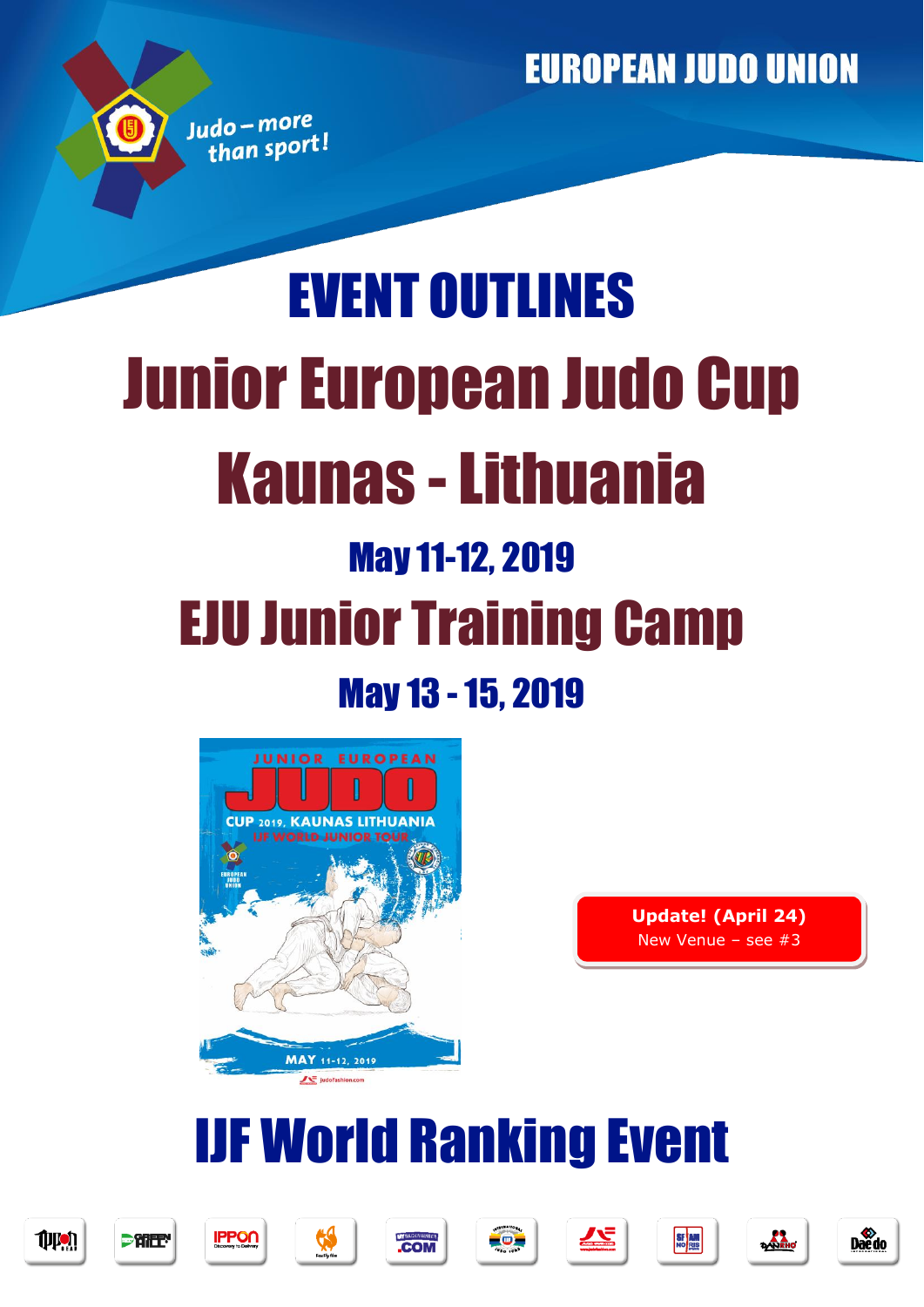

## JUNIOR EUROPEAN JUDO CUP Kaunas 2019 – Lithuania

## **1. Organizer**

#### **Lithuanian Judo Federation**

Address: Ausros st. 42A Email: [ecup.lithuania@gmail.com](mailto:ecup.lithuania@gmail.com) Kaunas Lithuania Tel. +37065788550

#### **Emergency Contact:**

#### **Mrs. Justina Stalione + 370 657 88550 General Matters Ms. Greta Razanskaite + 370 630 05 565 Accommodation Mr. Martynas Kulikauskas + 370 606 95226 Transfer**

## **2. Program**

Attention: The schedule may be modified according to total number of entries and circumstances of competition.

| Friday, 10th May 2019                                                                                                                                                                                                                                                      |                                                                               |                                                       |                       |                                |            |  |
|----------------------------------------------------------------------------------------------------------------------------------------------------------------------------------------------------------------------------------------------------------------------------|-------------------------------------------------------------------------------|-------------------------------------------------------|-----------------------|--------------------------------|------------|--|
| $10:00 - 17:00$                                                                                                                                                                                                                                                            | Accreditation                                                                 |                                                       | Hotel "Europa Royale" |                                |            |  |
| Attention: After 17:00 there will be no possibility for adding or changing the entries. In order to be on time<br>at accreditation, an arrival not later than 16:00 at the Kaunas International Airport, earlier than 15:00 at the<br><b>Vilnius International Airport</b> |                                                                               |                                                       |                       |                                |            |  |
| $18:30 - 19:00$                                                                                                                                                                                                                                                            | Unofficial weigh-in                                                           |                                                       |                       | Hotel "Europa Royale"          |            |  |
| $19:00 - 19:30$                                                                                                                                                                                                                                                            | Official weigh-in:                                                            | Women: -63, -70, -78, +78 kg<br>Men: -60, -66, -73 kg |                       | Hotel "Europa Royale"          |            |  |
| 20:00                                                                                                                                                                                                                                                                      | Draw                                                                          |                                                       |                       | Hotel "Europa Royale"          |            |  |
| After the draw                                                                                                                                                                                                                                                             | Meeting of the referees                                                       |                                                       |                       | Hotel "Europa Royale"          |            |  |
| Saturday, 11 <sup>th</sup> May 2019<br>Men: -60, -66, -73 kg;<br>Women: -63, -70, -78, +78 kg;                                                                                                                                                                             |                                                                               |                                                       |                       |                                |            |  |
| 10:00                                                                                                                                                                                                                                                                      | Eliminations/Repechage/Semi finals                                            |                                                       |                       |                                |            |  |
| After                                                                                                                                                                                                                                                                      | Opening Ceremony                                                              |                                                       |                       | <b>Garliavos Sports Center</b> |            |  |
| After                                                                                                                                                                                                                                                                      | Final Block: Bronze Medal Contests, Finals                                    |                                                       |                       |                                |            |  |
| $18:30 - 19:00$                                                                                                                                                                                                                                                            | Unofficial weigh-in                                                           |                                                       |                       | Hotel "Europa Royale"          |            |  |
| $19:00 - 19:30$                                                                                                                                                                                                                                                            | Official weigh-in:<br>Women: -48, -52, -57 kg<br>Men: -81, -90, -100, +100 kg |                                                       |                       | Hotel "Europa Royale"          |            |  |
| Sunday, 12th May 2019<br>Men: -81, -90, -100, +100 kg<br>Women: -48, -52, -57 kg;                                                                                                                                                                                          |                                                                               |                                                       |                       |                                |            |  |
| 10:00                                                                                                                                                                                                                                                                      | Eliminations/Repechage/Semi finals                                            |                                                       |                       | <b>Garliavos Sports Center</b> |            |  |
| 16:00                                                                                                                                                                                                                                                                      |                                                                               | Final Block: Bronze Medal Contests, Finals            |                       |                                |            |  |
| <b>EJU Junior Training Camp at Sabonio sport centre</b>                                                                                                                                                                                                                    |                                                                               |                                                       |                       |                                |            |  |
| from Monday, May 13 <sup>th</sup> until Wednesday, May 15 <sup>th</sup> 2019*                                                                                                                                                                                              |                                                                               |                                                       |                       |                                |            |  |
| <b>DATE</b>                                                                                                                                                                                                                                                                | 13/05/2019                                                                    | 14/05/2019                                            |                       | 15/05/2019                     | 16/05/2019 |  |
| <b>Morning</b>                                                                                                                                                                                                                                                             | $10:00 - 12:00$                                                               | $10:00 - 12:00$                                       | $10:00 - 12:00$       |                                | Departure  |  |
| <b>Afternoon</b>                                                                                                                                                                                                                                                           | $17:00 - 19:00$                                                               | $17:00 - 19:00$                                       | $17:00 - 19:00$       |                                |            |  |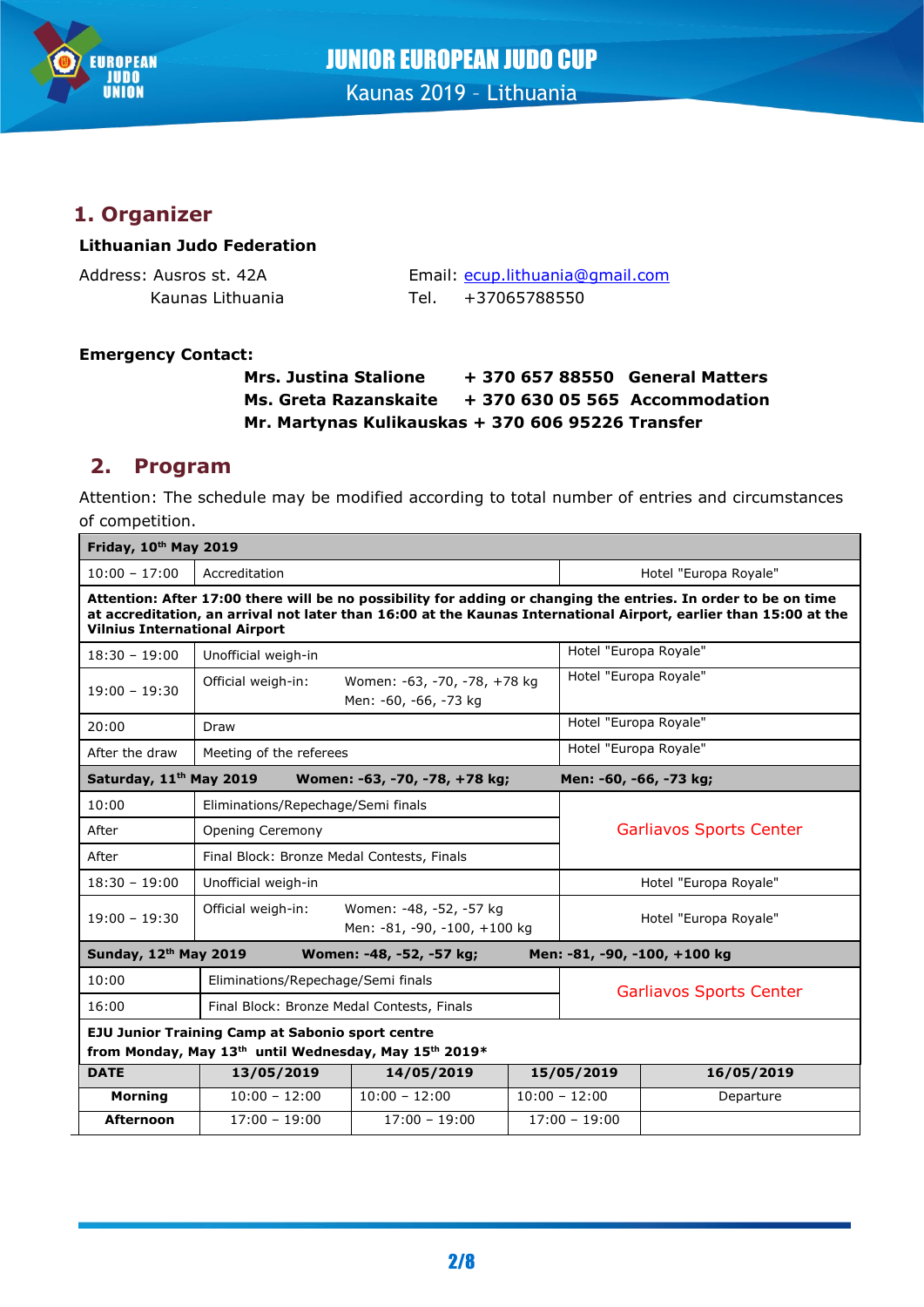

## **3. Competition Place**

Sports Hall: Garliavos Sports Center Address: Vasario 16-osios st. 8, Garliava 53216 Lithuania

## **4. Age**

15 to 20 years old (Born 1999 - 2004)

## **5. Participation**

This Junior European Judo Cup is open for all EJU/IJF Member Federations. There is no limit in the number of participation for each weight category for every federation. The competitors must be of the same nationality as the National Federation, which enters them.

#### **6. Categories & Duration**

Male: -60, -66, -73, -81, -90, -100, +100 Female: -48, -52, -57, -63, -70, -78, +78 Duration: 4 minutes Golden Score: No time limit

## **7. Entry Fee**

The EJU entry fee of **10€** per athlete must be paid.

#### **8. JUDOBASE Registration**

All participants and delegates must be registered for this event in the IJF Registration System (**JUDOBASE)**:<https://admin.judobase.org/> .

#### Deadline for JUDOBASE Registration is **Monday May 06th 2019.**

After the deadline further registrations (late entries, replacements) are exclusively handled during accreditation according to the following rules:

|                                                                                          | <b>NO IJF Official ID Card</b>                     | Late entry<br><b>IJF Official ID Card: YES</b> | Replacement<br><b>IJF Official ID Card: YES</b> |  |
|------------------------------------------------------------------------------------------|----------------------------------------------------|------------------------------------------------|-------------------------------------------------|--|
| <b>Athletes</b>                                                                          |                                                    | 30€                                            | 0€                                              |  |
| <b>Other delegates</b><br>(Head of delegation,<br><b>Coaches, Physios,</b><br>Doctors, ) | • ENTRY NOT POSSIBLE<br>• REPLACEMENT NOT POSSIBLE | 0€                                             | 0€                                              |  |

**Please note:**

- Above mentioned late entry fee has to be paid in cash on spot.
- Persons without IJF ID Card can only be entered on spot, if IJF ID Card will be ordered until end of Accreditation.
- Persons, who are banned by their Federation cannot be entered as late entry or replacement.

#### **9. Deadlines**

| Visa Application:  | Friday, $12th$ April, 2019           |
|--------------------|--------------------------------------|
| Hotel Reservation: | Friday, $12th$ April, 2019           |
| Travel details:    | Friday, 26 <sup>th</sup> April, 2019 |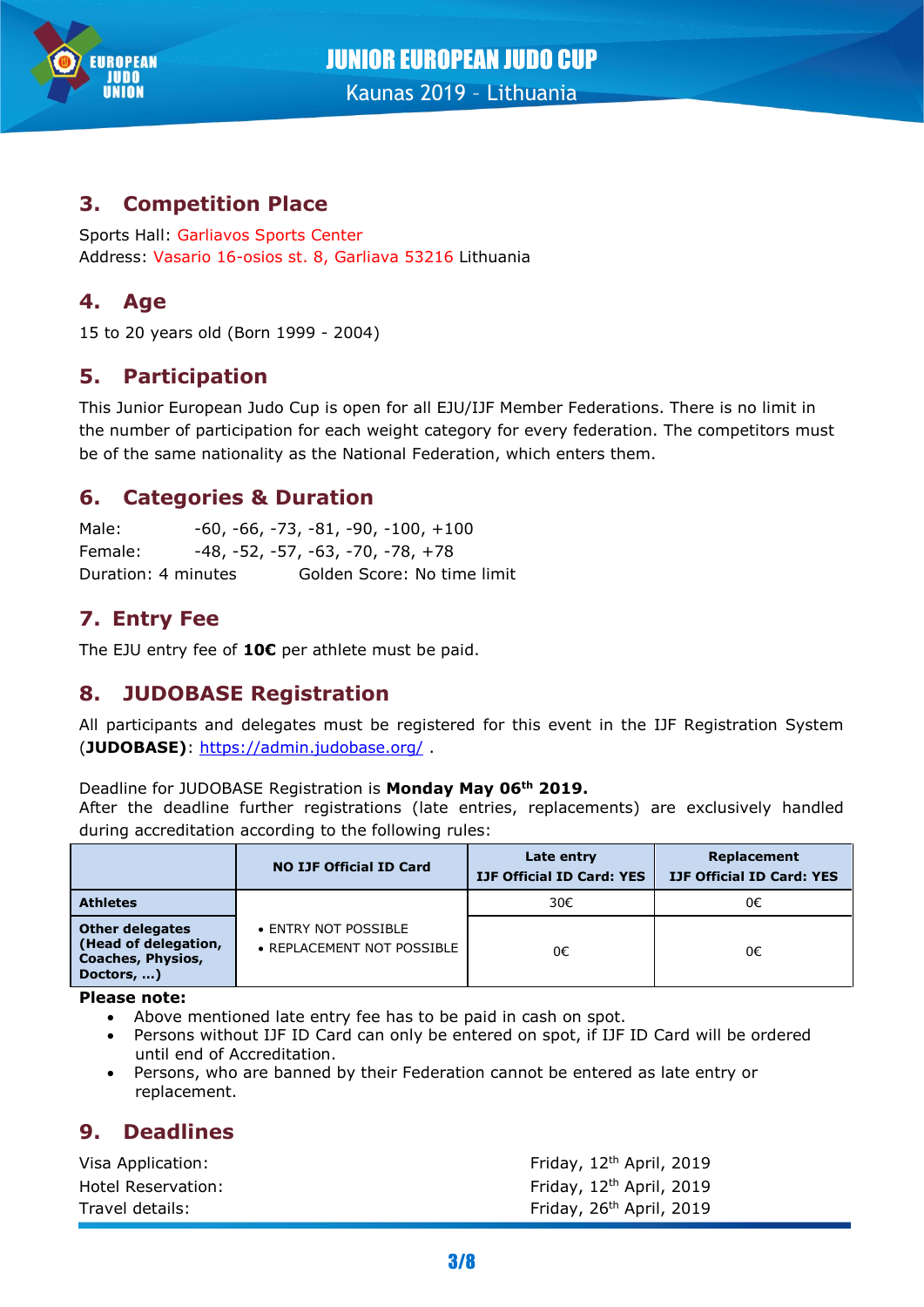

JUDOBASE Registration for referees: **JUDOBASE Registration: Monday, 06th May 2019**

Friday, 26<sup>th</sup> April, 2019

## **10. Accreditation & Control of Nationality**

At least one team official and maximum two must attend the accreditation on **Friday from 10:00 to 17:00** in order to confirm the delegation. One delegation may also be represented by an official of another delegation or by a national federation representative, on written notification of the delegation. Without this confirmation in time, a nation/club will not be put into the draw and will not be allowed to compete. Passports or photocopies of passports from all competitors must be available on request (national ID Card showing nationality, picture and date of birth or a copy is also accepted). An EJU accreditation card with a photograph will be issued to competitors and officials.

## **11. Competition Mode**

The competition will be conducted in accordance with the latest IJF SOR and IJF Refereeing Rules.

Competition systems according to number of participants:

- 6 and more entries: Double repechage
- 3,4,5 entries: Round robin
- 2 entries: better of 2 fights, if 1-1 the third match will decide

In order for an athlete to obtain points for the IJF Junior Ranking List, her/his weight category should have participants from at least 2 different countries. If this is not the case, the competition can still be held, according to the organiser's decision.

If, by the nominal deadline, there is only one country inscribed in any weight category, the organiser is obliged to inform immediately the National Federation concerned.

#### **12. Draw**

The draw will take place on **Friday at 20:00hrs**.

The top eight (8) from the entered competitors in each weight category will be seeded according to the current IJF Juniors World Ranking List.

## **13. Weigh-in**

**The official weigh in of athletes in each category is held the evening before the competition day** (see program).

**Athletes must present accreditation card and his/her passport (National ID Card showing nationality, picture and date of birth are also accepted).**

Random weight checks of 4 (four) athletes per weight category (except for the  $+$  categories) with the same rules as the official weigh-in can be organized before the first fights in the morning of the competition. The athletes shall present their accreditation card. The weight of the athlete cannot be more than 5% higher (without judogi) than the official maximum weight limit of the category. **Athletes must present their EJU accreditation card, passport is not required. The Official weigh-in and Random weigh-in will proceed according to related Articles of IJF SOR.**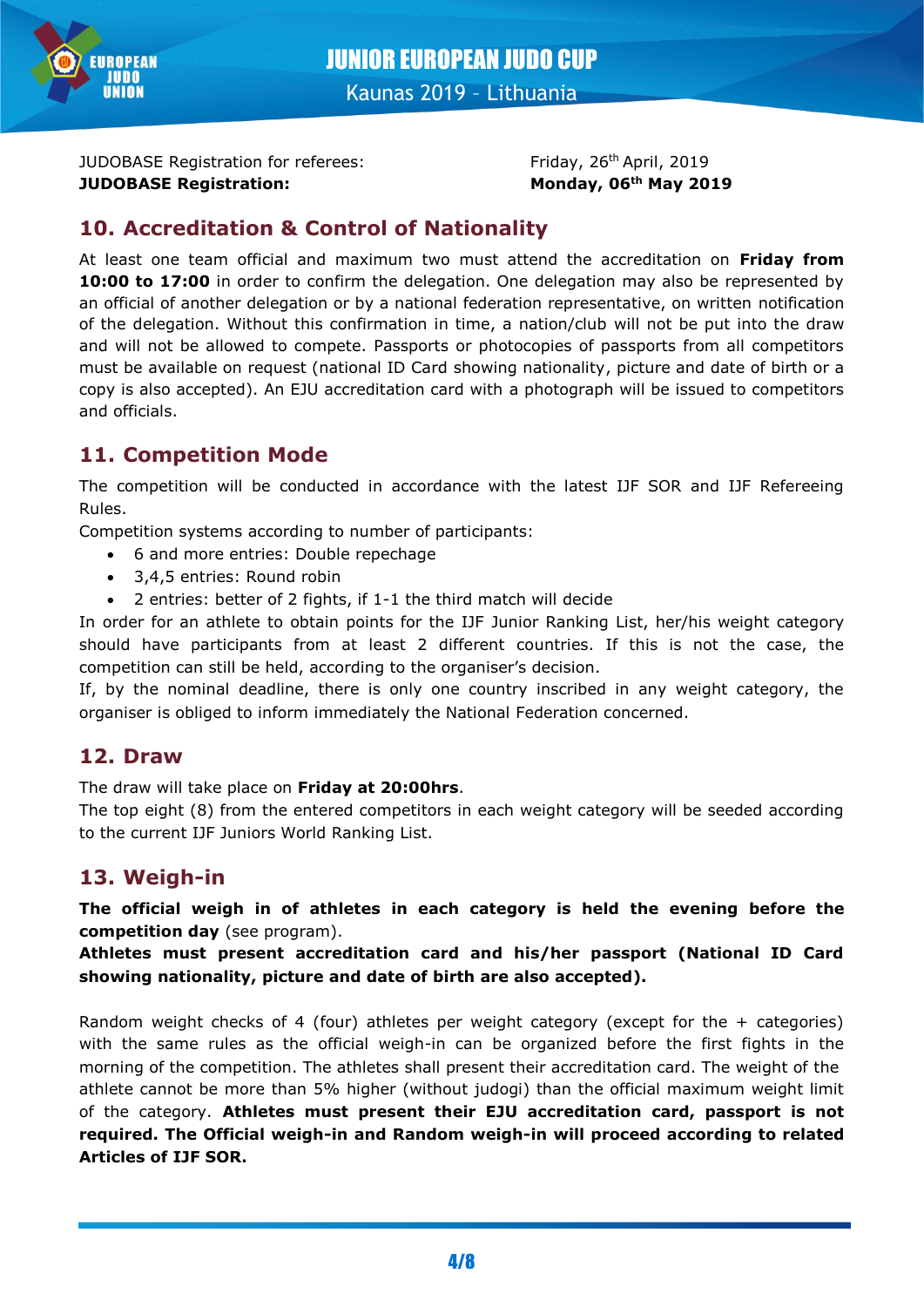

## **14. Refereeing**

Each federation may enter 3 referees. The organizing federation may enter as many referees as required for the realization of the tournament, but giving priority to their own Continental/International referees first and then their national referees with the highest national license with at least 2 years of experience. However, if enough Continental/International referees are inscribed in Judobase, the organizing federation has to limit its number of national referees to 1 per mat.

The Referee Meeting will be held on Friday evening (see program). The attendance to the Referee meeting is strictly compulsory. The referees should be dressed formally for this meeting.

#### **JUDOBASE registration deadline for referees: Friday, April 26th 2019 The bow:**

- The contestants must not shake hands BEFORE the start of the contest.
- When the athletes are leaving the mat they must wear judogi in proper way and are not allowed to take out any part of the judogi or the belt before leaving the field of play.

## **15. Coaching**

All coaches must fully adhere to the Code of Conduct for Judo Coaches.

Dress Code Draw: Jacket suit and tie Elimination rounds: National track suit with trousers reaching down to shoes or jacket suit with tie Final block: Jacket suit with tie

#### **16. Transport**

#### **Airport: Kaunas Int. Airport; Vilnius Int. Airport Train station: Kaunas**

The organizer will provide, on request, transfer service between the above Airport/Train station and official hotels and between the official hotels and the competition venue. Transportation will be offered only to those participants who are accommodated via the organiser.

Transfer from and to Vilnius Int. Airport will be charged 20€ per person/per way.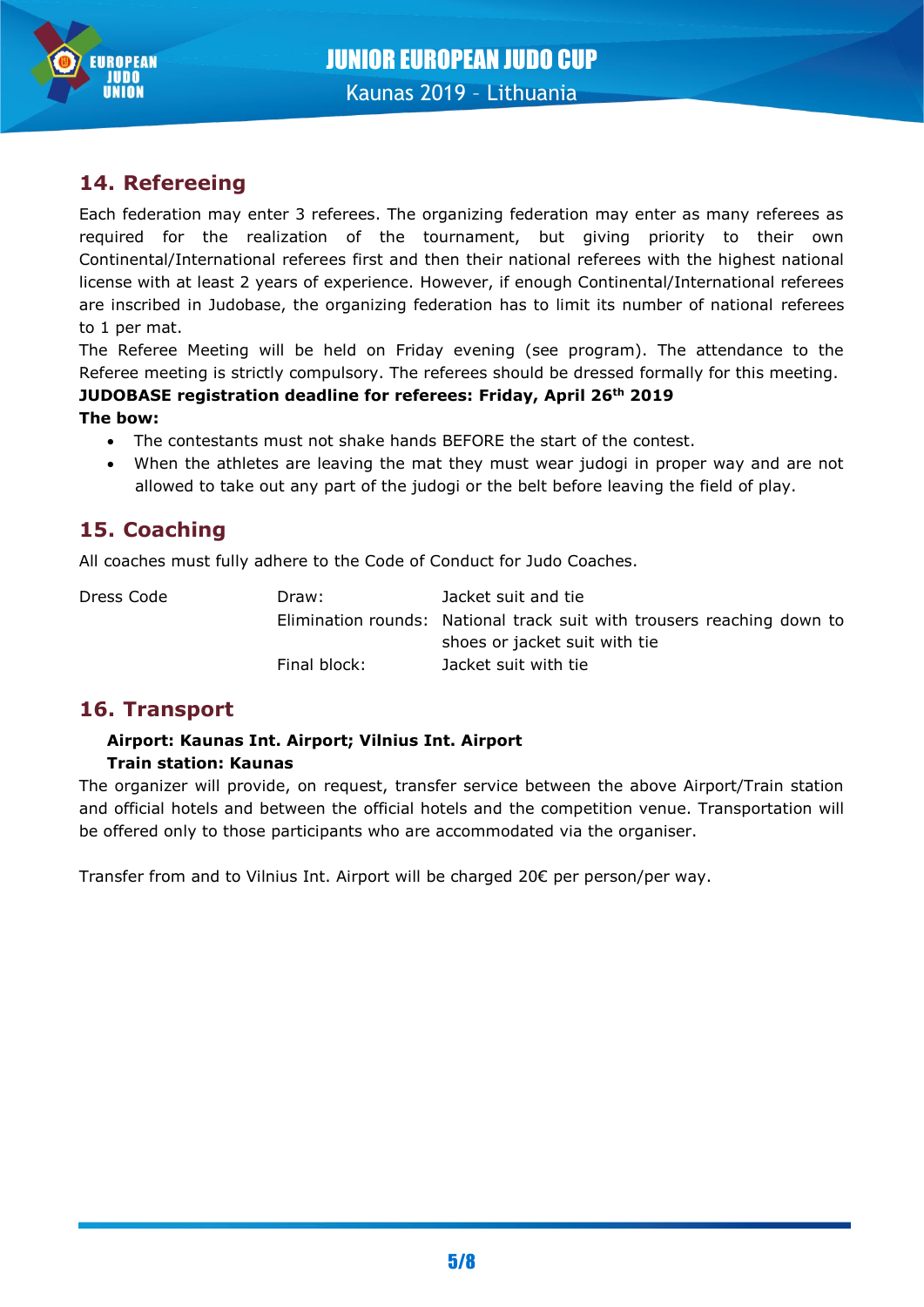

## **17. Accommodation**

#### **Category A Hotel "Europa Royale"\*\*\*\***

Address: Misko st. 11, LT-44321 Kaunas **Hotel "Kaunas"\*\*\*\*** Address: Laisves al. 79, LT-44297 Kaunas **Hotel "Park Inn Radisson Kaunas"\*\*\*\*** Address: K. Donelaicio str. 27, LT-44240, Kaunas

#### **Category B IBIS HOTEL KAUNAS \*\*\***

Address: Vytauto avn. 28, LT-44328, Kaunas

| <b>RESIDENCE</b>             | Category. "A" |         |           | Category. "B"  |        |         |
|------------------------------|---------------|---------|-----------|----------------|--------|---------|
| Prices per person per night  | B&B           | HB      | <b>FB</b> | <b>B&amp;B</b> | HB     | FB      |
| Single Room                  | 95,00€        | 105,00€ | 120,00€   | 85,00€         | 95,00€ | 110,00€ |
| Twin Room                    | 80,00€        | 90,00€  | 105,00€   | 70,00 €        | 80,00€ | 95,00€  |
| Triple Room (limited number) |               | -       |           | 65,00€         | 75,00€ | 90,00€  |

Distance from the Sports Hall: 9 km (15 - min bus)

Reservations must be made through the Lithuanian Judo Federation. The price includes transfers between Official Hotels and Sportshall.

#### **Staying at official hotels during the training camp meals FB (full board) is free.**

#### **Hotel reservation & payment deadline: Friday, 12th April, 2019**

Possible reservations of extra rooms after the hotel reservation deadline will be surcharged with an additional 10%. NO exceptions will be made.

Athletes, coaches and delegates in general who wants to have a pass for access to the competition, **who are staying in non official hotels, will pay an Accreditation Fee of 100 € per athlete (in addition to the 10 € EJU entry fee), technician and delegate:** in order to obtain the pass for the competition area without extra charge, the person concerned must stay in a contracted facility for at least one night.

Countries which cannot make bank transfers are entitled to pay in cash money upon arrival without any surcharge, if they inform the organizer and specify the number of participants before the hotel reservation official deadline.

#### **Cancellations**

| Up to 30 days before arrival: | no charge  |
|-------------------------------|------------|
| 29 - 15 days before arrival:  | 50% refund |
| Less than 15 days:            | no refund  |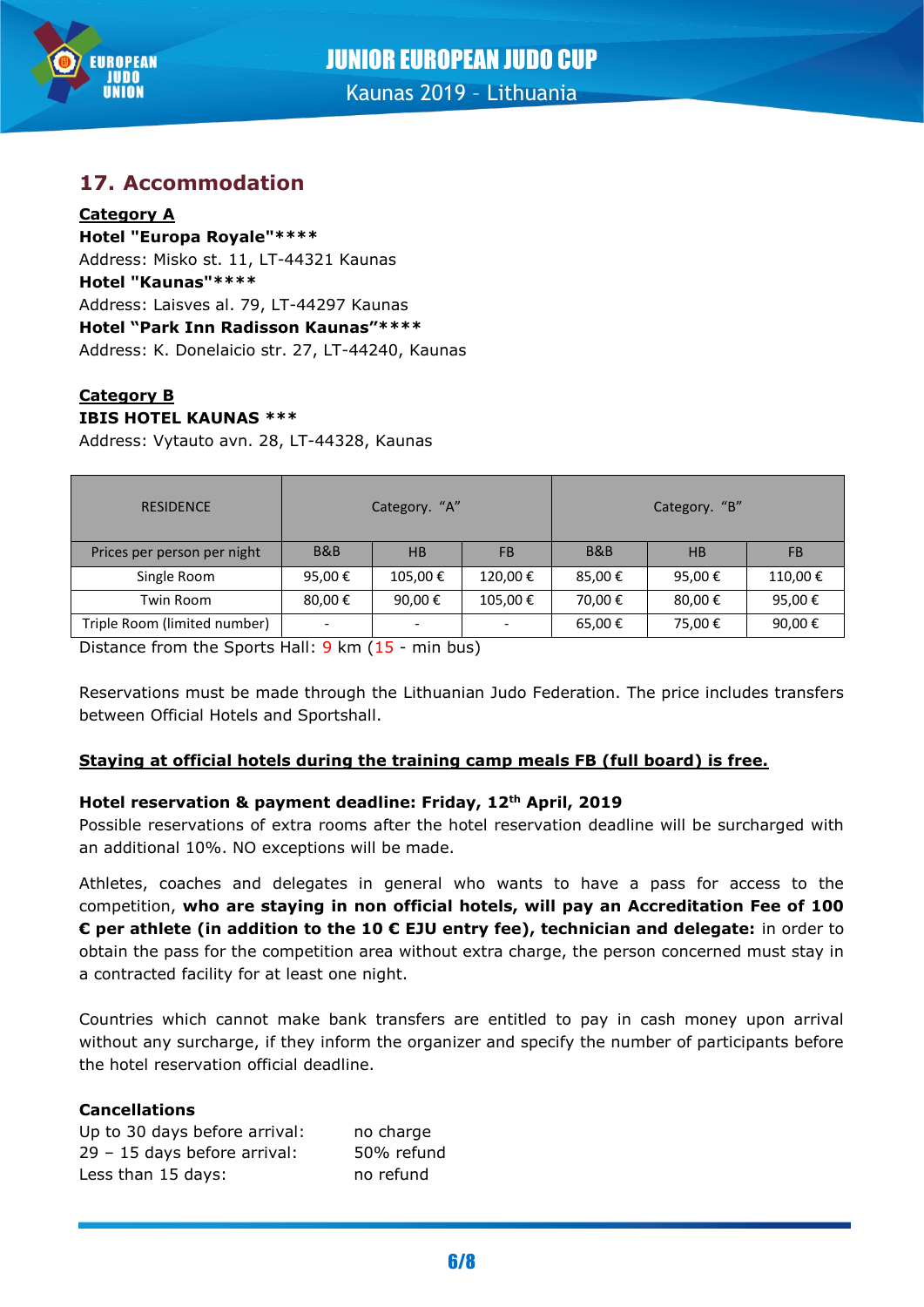

Important: Injuries, visa problems or sickness are not valid reasons for cancellation of rooms. In case of any damage to hotel property or competition venue caused by members of a delegation, their national federation will be charged by the organizing committee.

## **18. Payment**

Kindly complete the payment for accommodation and entry fee to our bank account:

All payments should be transferred to the following bank account: Bank Account: LT71 7044 0600 0377 8037 Name of bank: AB SEB BANKAS Bank address: Gedimino pr. 12, LT-01103 Vilnius Branch: Lithuanian Judo Federation SWIFT address: CBVILT2X Payment Title: ECUP Junior (name of club or Federation)

All bank fees and money transfer costs must be paid by the sender federation.

## **19. Judogi Control**

#### **Approved Judogi**

All Judoka must compete in IJF Approved Judogi (only red label allowed) and Judogis from all IJF suppliers are allowed (see www.ijf.org Official Supplier List).

#### **Judogi Control**

It will be operated with a Sokuteiki prior to the fight. Judogi must have an IJF Official Label "APPROVED JUDOGI" with an optical code which cannot be falsified. The label will be controlled with an optical lamp. Each of the competition clothing articles (jacket, trousers and belt) must have an IJF official label.

#### **Backnumber**

Each competitor taking part in the EJU events is obliged to have sewn on the back of his Judogi the official backnumber (both EJU and IJF are allowed) bearing his surname and his National Olympic Committee abbreviation. The backnumber can be ordered from [www.mybacknumber.com](file:///C:/alla_h/Hoesl/AppData/Local/POR%20Coimbra/www.mybacknumber.com) or [www.ijfbacknumber.com](file:///C:/alla_h/Hoesl/AppData/Local/POR%20Coimbra/www.ijfbacknumber.com) (Attention: production and delivery may take around 4 weeks). The SPONSOR part (if needed) will be given to the head of delegation during registration, and the athletes can stick it themselves using the special glue on the back number.

#### **Markings and Advertising**

The space on the *shoulder stripes* (25cm x 5 cm on both right and left side) and on the upper arms (10cm x 10cm on both right and left side) can be either used for own sponsors of the Federation or Judoka or EJU Suppliers, *BUT not for any other Judogi supplier*. The space on the *right chest* (5cm x 10cm) can be used by the Judoka for his/her own sponsor. The logo of a Judogi brand can only be used, if it corresponds with the brand of the Judogi itself and if it is an EJU Supplier. Further, no logo of a competing brand of the advertising reserved for the Federation can be used (unless approval granted by the Federation).

The space on the *left chest* (10cm x 10cm) can be used for the national colours or the national emblem corresponding with the IOC code on the backnumber (regional emblems are not allowed).

All other markings on the Judogi, like Judogi brand logos, name of Judoka, etc. have to comply with the IJF Judogi Rules.

Detailed information is available on [http://www.eju.net/statutes.](http://www.eju.net/statutes)